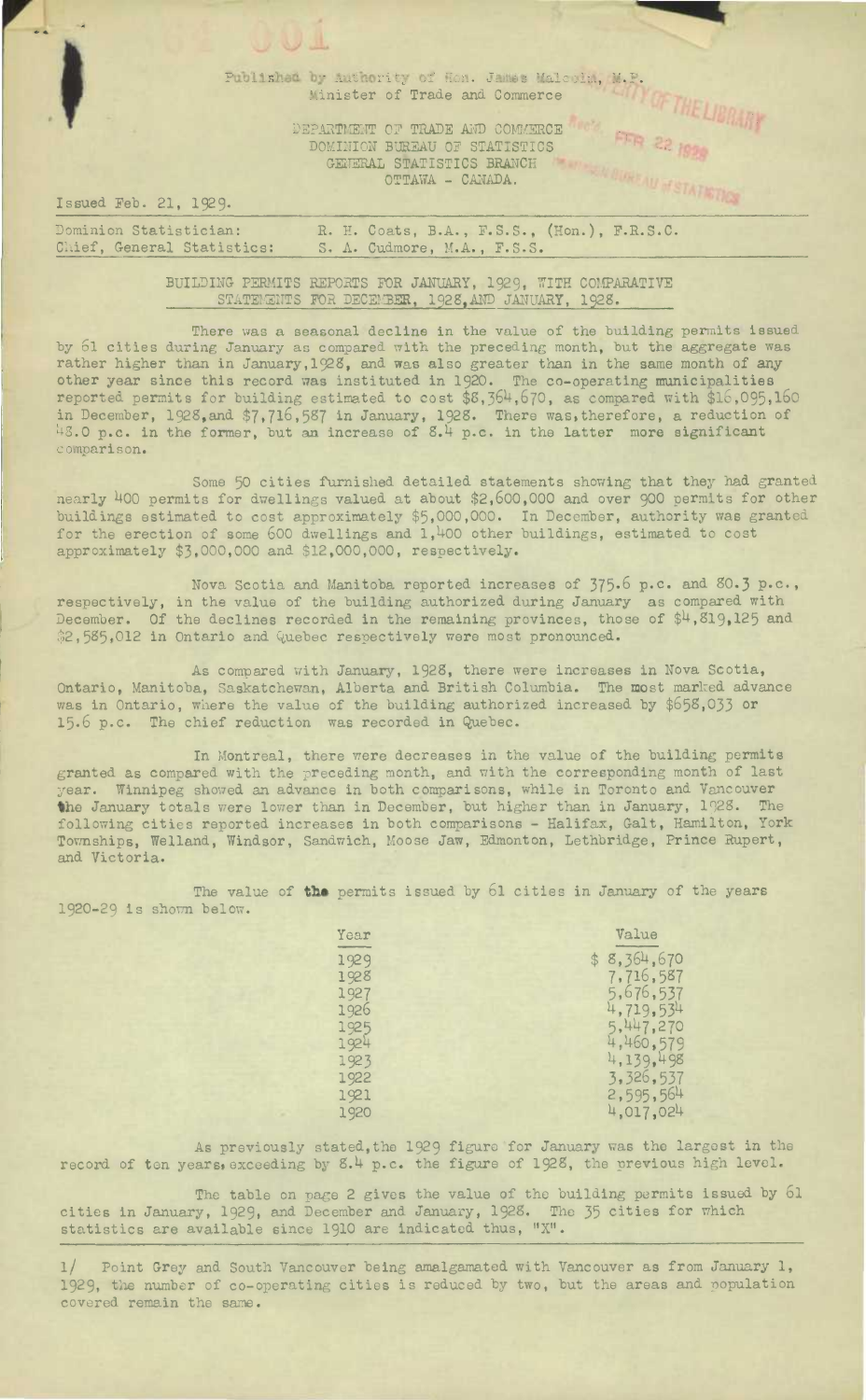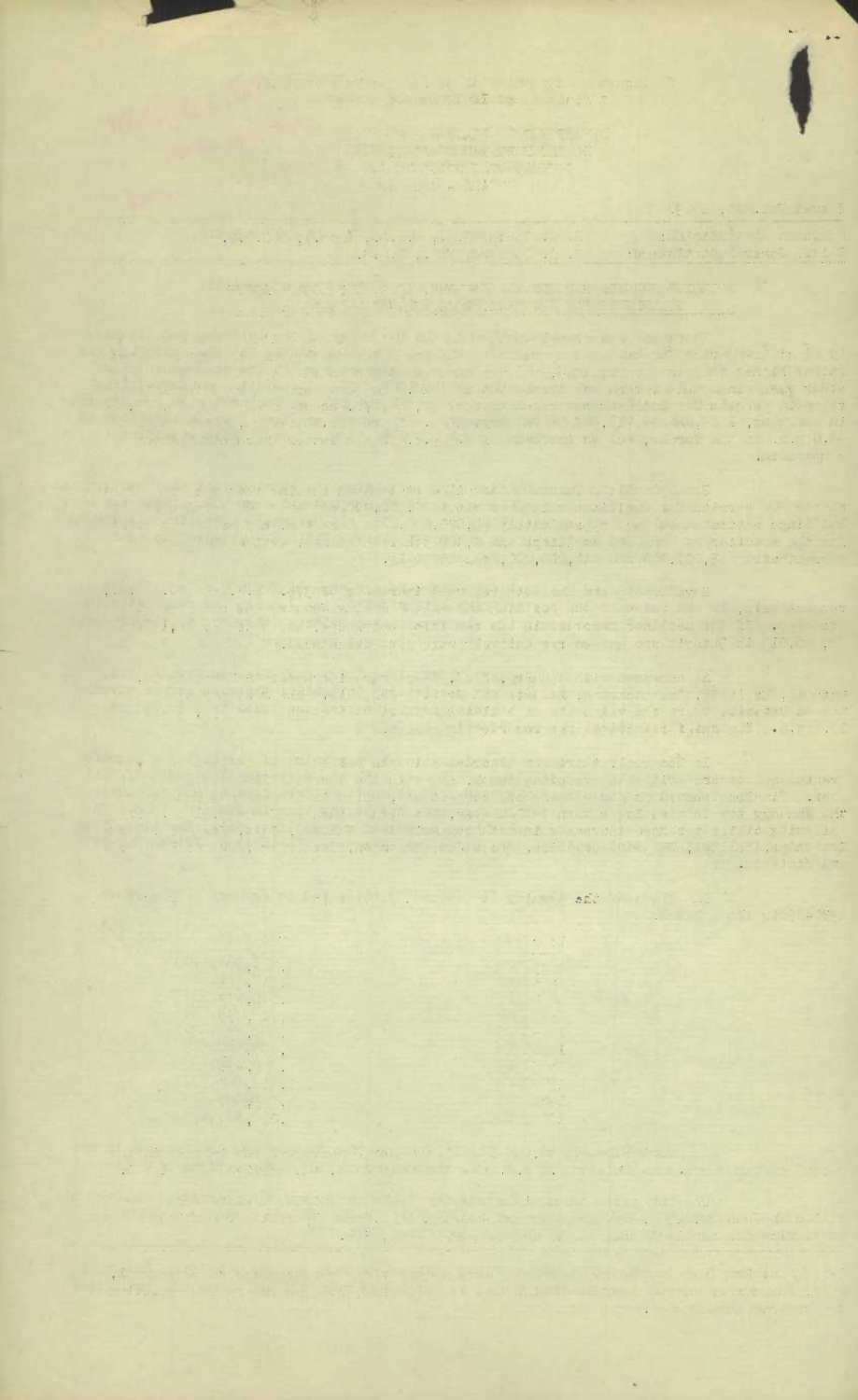| $ \leq$ $-$<br>Eatimated Cost of Building Work as Indicated by Permits Issued by 61 Cities. |                                        |                   |                      |                      |  |  |
|---------------------------------------------------------------------------------------------|----------------------------------------|-------------------|----------------------|----------------------|--|--|
|                                                                                             | <b>ACities</b>                         | January 1929      | December 1928        | January 1928         |  |  |
|                                                                                             | Pane Edward Island - Charlottetown     |                   | $\frac{4}{5}$        | $\frac{1}{2}$        |  |  |
|                                                                                             | Mova Scotia                            | 423,450           | 89,030               | 25,275               |  |  |
| $\mathbf{x}$                                                                                | Halifax                                | 423,400           | 72,805               | 18,335               |  |  |
|                                                                                             | New Glasgow                            | 50                | 700                  | 2,000                |  |  |
| $\mathbb{X}$                                                                                | Sydney<br>New Brunswick                | Nil<br>5,385      | 15,525<br>11,850     | 4,940<br>15,965      |  |  |
|                                                                                             | Fredericton                            | Nil               | N <sup>3</sup> 1     | Nil                  |  |  |
| $\mathbf x$                                                                                 | Moncton                                | 1/                | 1,310                | 3,900                |  |  |
| $\mathbb{X}$                                                                                | Saint John                             | 5,385             | 10,540               | 12,065               |  |  |
| Quebec                                                                                      |                                        | 1,060,305         | 3, 645, 317          | 1,944,350            |  |  |
| $\mathbf{x}$                                                                                | Montreal $-$ x Maisonneuve<br>x Quebec | 856,515<br>65,890 | 3,183,850<br>235,017 | 1,224,980<br>583,570 |  |  |
|                                                                                             | Shawinigan Falls                       | 8,000             | 15,000               | 8,500                |  |  |
| X                                                                                           | Sherbrooke                             | 27,000            | 27,300               | Nil                  |  |  |
| $\mathbf{X}$                                                                                | Three Rivers                           | 18,900            | 63,775               | 27,300               |  |  |
| 土                                                                                           | Westmount                              | 84,000            | 120, 375             | 100,000              |  |  |
| Ontario                                                                                     | Belleville                             | 4,871,197<br>Nil  | 9,690,322<br>6,200   | 4,213,164<br>8,500   |  |  |
|                                                                                             | x Brantford                            | 3,884             | 35,288               | 14,648               |  |  |
|                                                                                             | Chatham                                | 1,500             | 62,700               | 18,000               |  |  |
| X                                                                                           | Fort William                           | 3,200             | 4,400                | 2,920                |  |  |
|                                                                                             | Galt                                   | 23,374            | 5,450                | 900                  |  |  |
| $\mathbf{x}$<br>$\mathbf{x}$                                                                | Guelph<br>Hamilton                     | 7,640<br>283,800  | 38,185<br>145,400    | 1,225<br>250,600     |  |  |
| $\mathbb X$                                                                                 | Kingston                               | 9,310             | 17,845               | 6,770                |  |  |
| $\mathbb{X}$                                                                                | Kitchener                              | 17,067            | 295,830              | 7,196                |  |  |
| $\mathbf{x}$                                                                                | London                                 | 28,125            | 76,870               | 101,550              |  |  |
|                                                                                             | Niagata Falls                          | 37,212            | 36,465               | 55,450               |  |  |
|                                                                                             | Oshawa                                 | 560               | 524,732              | 51,550               |  |  |
| $\mathbf{x}$                                                                                | Ottawa<br>Owen Sound                   | 255,400<br>Nil    | 2,532,240<br>2,500   | 75,100<br>2,500      |  |  |
| $\mathbb{X}$                                                                                | Peterborough                           | 11,450            | 16,765               | 7,515                |  |  |
| $\mathbf x$                                                                                 | Port Arthur                            | 9,310             | 23,410               | 633,675              |  |  |
| $\mathbf{x}$                                                                                | Stratford                              | 3,815             | 22,475               | 1,100                |  |  |
| $\mathbf x$                                                                                 | St. Catharines                         | 18,075            | 17,510               | 33,910               |  |  |
| $\mathbf{x}$                                                                                | St. Thomas                             | 950               | 2,185                | 800<br>15,201        |  |  |
|                                                                                             | Sarnia<br>Sault Ste. Marie             | 30,236<br>4,484   | 52,750<br>3,788      | 8,145                |  |  |
| $\mathbb{X}$                                                                                | Toronto                                | 3,019,162         | 4,290,021            | 2,162,329            |  |  |
|                                                                                             | York and East York Townships           | 449,125           | 348,395              | 380,150              |  |  |
|                                                                                             | Welland                                | 20,400            | 3,500                | 5,355                |  |  |
| $\mathbf{x}$                                                                                | Windsor                                | 348,900           | 249,025              | 190,175<br>4.000     |  |  |
|                                                                                             | Ford<br>Riverside                      | 6,300<br>8,600    | 42,985<br>43,100     | 80,800               |  |  |
|                                                                                             | Sandwich                               | 224,600           | 6,300                | 54,100               |  |  |
|                                                                                             | Walkerville                            | 31,000            | 657,000              | 38,000               |  |  |
|                                                                                             | Woodstock                              | 13,718            | 127,008              | 1,000                |  |  |
| Manitoba                                                                                    |                                        | 261,985<br>Nil    | 145,165<br>920       | 127,475<br>825       |  |  |
|                                                                                             | x Brandon<br>St. Boniface              | 16,885            | 30,995               | 17,000               |  |  |
|                                                                                             | x Winnipeg                             | 245,100           | 113,250              | 109.650              |  |  |
|                                                                                             | Saskatchewan                           | 91,170            | 454,425              | 53,950               |  |  |
|                                                                                             | x Moose Jaw                            | 21,350            | 2,450                | 5,300                |  |  |
| X                                                                                           | Regina                                 | 65,220<br>4,600   | 283,975              | 31,650               |  |  |
| X<br>Alberta                                                                                | Saskatoon                              | 135,173           | 168,000<br>151,335   | 17,000<br>130,922    |  |  |
| X                                                                                           | Calgary                                | 79,913            | 100,520              | 101,317              |  |  |
| X                                                                                           | Edmonton                               | 27,100            | 27,060               | 13,650               |  |  |
|                                                                                             | Lethbridge                             | 28,160            | 18,480               | 15,430               |  |  |
|                                                                                             | Medicine Hat                           | Nil               | 5,275                | 525                  |  |  |
|                                                                                             | British Columbia<br>Kamloops           | 1,516,005<br>Nil  | 1,907,716<br>6,000   | 1,205,486<br>NA1     |  |  |
|                                                                                             | Nanaimo                                | Nil               | 7,115                | 5,980                |  |  |
| X                                                                                           | New Westminster                        | 37,425            | 23,310               | 92,145               |  |  |
|                                                                                             | Prince Rupert                          | ,050<br>1,226,405 | 5,075<br>1,722,907   | 3,700<br>1,009,970   |  |  |
|                                                                                             | x Vancouver 2/<br>North Vancouver      | 14,150            | 11,730               | 29,910               |  |  |
| $\mathbf{x}$                                                                                | Victoria                               | 230,975           | 131,579              | 63,821               |  |  |
| Total $\sim$ 61 Cities                                                                      |                                        | 8,364,670         | 16,095.160           | 7,716,587            |  |  |

 $\frac{\text{xTotal} - 35 \text{ Cities}}{1/$  Report not received.

 $\frac{7,439,266}{2/}$  Includes Point Grey and South Vancouver amalgamated with Vancouver as from January 1, 1929.

 $\mathcal{L}(\mathbf{r})$  , and

纱